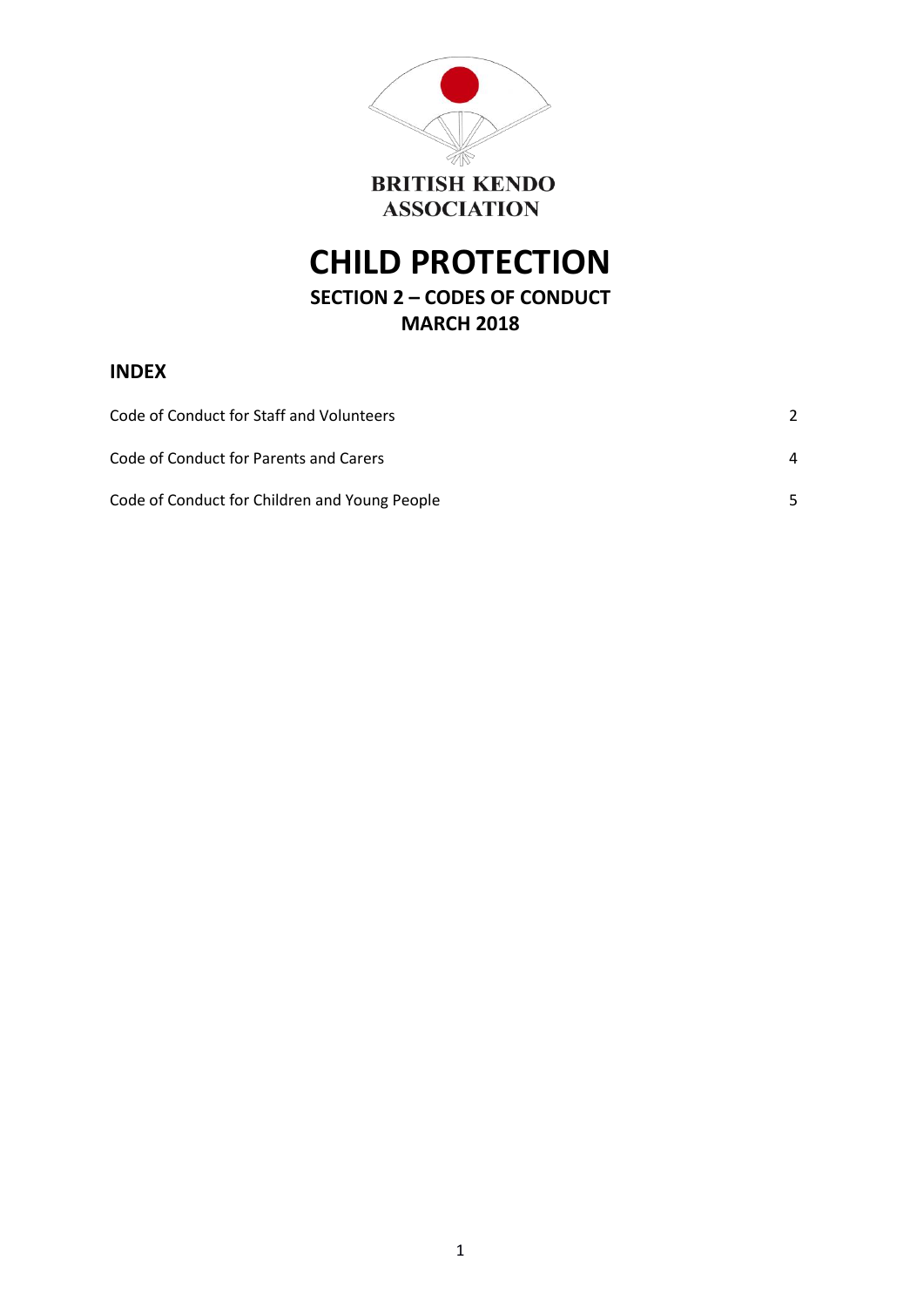### **Code of Conduct for Staff and Volunteers**

British Kendo Association ("BKA") coaches and volunteers involved in sport for children and young people have a great opportunity to be a positive role model and help build an individual's confidence.

### **Staff and volunteers are expected to:**

- Keep accurate and up-to-date attendance records.
- Ensure the safety of all children by providing effective supervision, proper pre-planning of coaching sessions, using safe methods at all times.
- Consider the well-being and safety of participants before the development of performance.
- Encourage and guide participants to accept responsibility for their own performance and behaviour.
- Treat all young people fairly and ensure they feel valued. Have no favourites.
- Encourage all children not to discriminate on the grounds of religious beliefs, race, gender, social classes or lack of ability.
- Not allow any rough or dangerous play, bullying, or the use of bad language or inappropriate behaviour.
- Appreciate the efforts of all young people and not over-train the young people. Never exert undue influence over performers to obtain personal benefit or reward.
- Be positive, approachable and offer praise to promote the objectives of the club at all times.
- Not let any allegations of abuse of any kind or poor practice to go unchallenged or unrecorded. Incidents and accidents to be recorded in the line with the club's procedures. Parents will be informed.
- Never use sanctions that humiliate or harm young people.
- Report accidents or incidents of alleged abuse or poor practice to the designated person.
- Administer minor first aid in the presence of others and where required refer more serious incidents to the club "first aider".
- Have access to telephone for immediate contact to emergency services if required.
- Foster team work to ensure the safety of youth members in their care.
- Ensure the rights and responsibilities of youth members are enforced.
- Establish and address the additional needs of disabled participants or other vulnerable groups.
- Not abuse members physically, emotionally or sexually.
- Not engage in a sexual relationship with a young person for whom they are responsible.
- Maintain confidentiality about sensitive information.
- Respect and listen to the opinions of young people.
- Take time to explain coaching techniques to ensure they are clearly understood.
- Develop an appropriate working relationship with participants, based on mutual trust and respect.
- Be a role model, displaying consistently high standard of behaviour and appearance (disciplined/committed/time keeping), remember children learn by example.
- Refrain from smoking and consumption of alcohol during club activities or coaching sessions.
- Never condone rule violations, rough play or the use of prohibited substances.
- Not spending excessive amounts of time alone with children unless there are exceptional circumstances
- Never taking children to their home.
- Not administering First Aid involving the removing of children's clothing unless in the presence of others.
- Hold appropriate valid qualifications and insurance cover.
- Make the sport/activity fun.

### **Staff and volunteers have the right to:**

- Access on-going training and information on all aspects of leading/managing activities for youths, particularly on Safeguarding.
- Support in the reporting suspected abuse or poor practice.
- Access to professional support services.
- Fair and equitable treatment by the BKA.
- Be protected from abuse by children/youths, other adult members and parents.
- Not to be left vulnerable when working with children.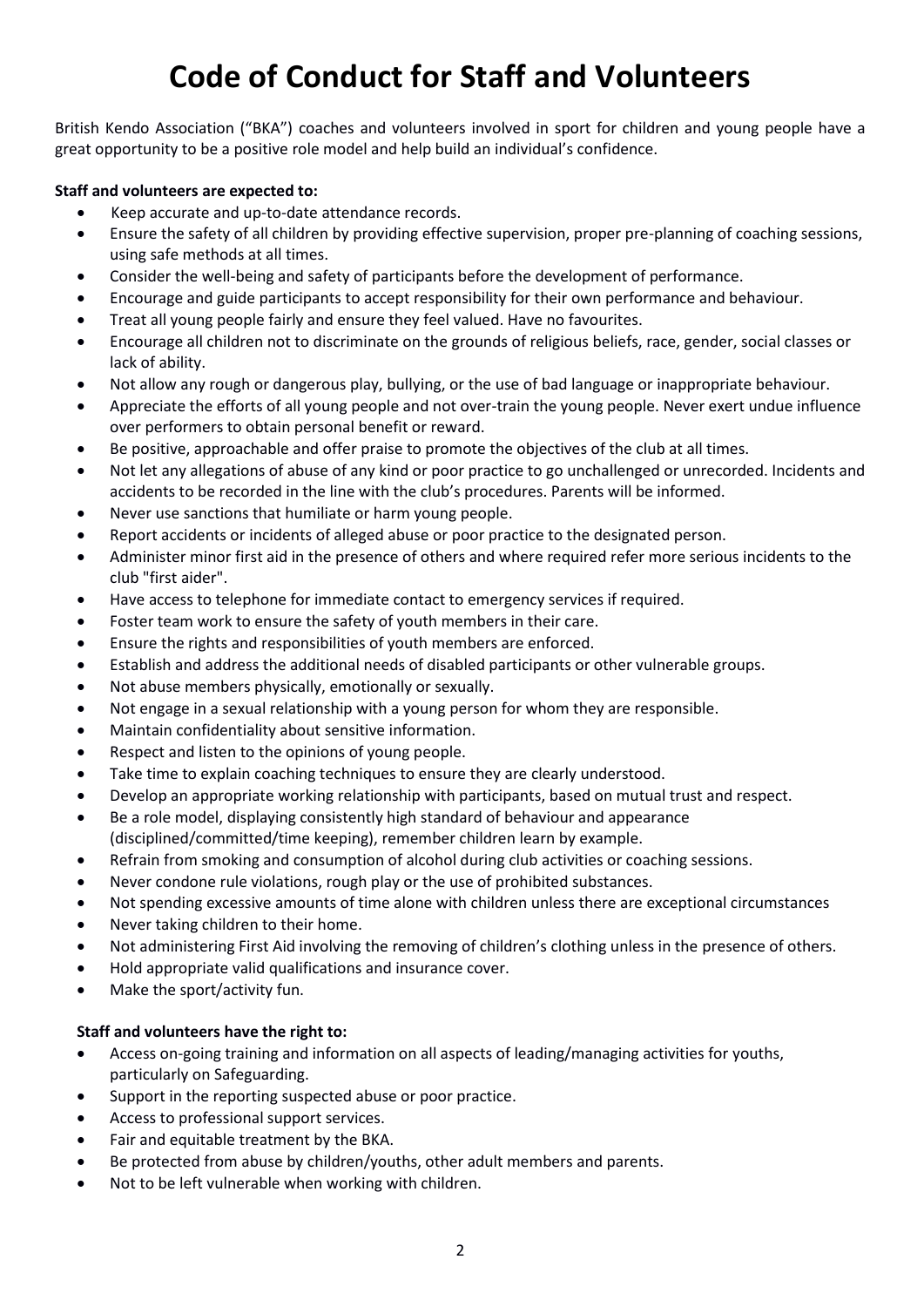### **Disciplinary action**

- Any minor misdemeanours and general misbehaviour will be dealt with immediately and reported verbally to the designated person. Serious or persistent breach of the code will result in disciplinary action and could lead to dismissal from the club/sport.
- Dismissals can be appealed by the coach/volunteer with final decisions taken by the club committee or referred to the governing body depending on the disciplinary procedures within the sport.

### **Emergency action and first aid**

- All coaches, leaders and members should be prepared with an action plan in the event of an emergency and be aware of our First Aid Procedures.
- This will include:

Access to First Aid equipment Telephone contact if the participant is a minor Telephone contact to the Emergency Services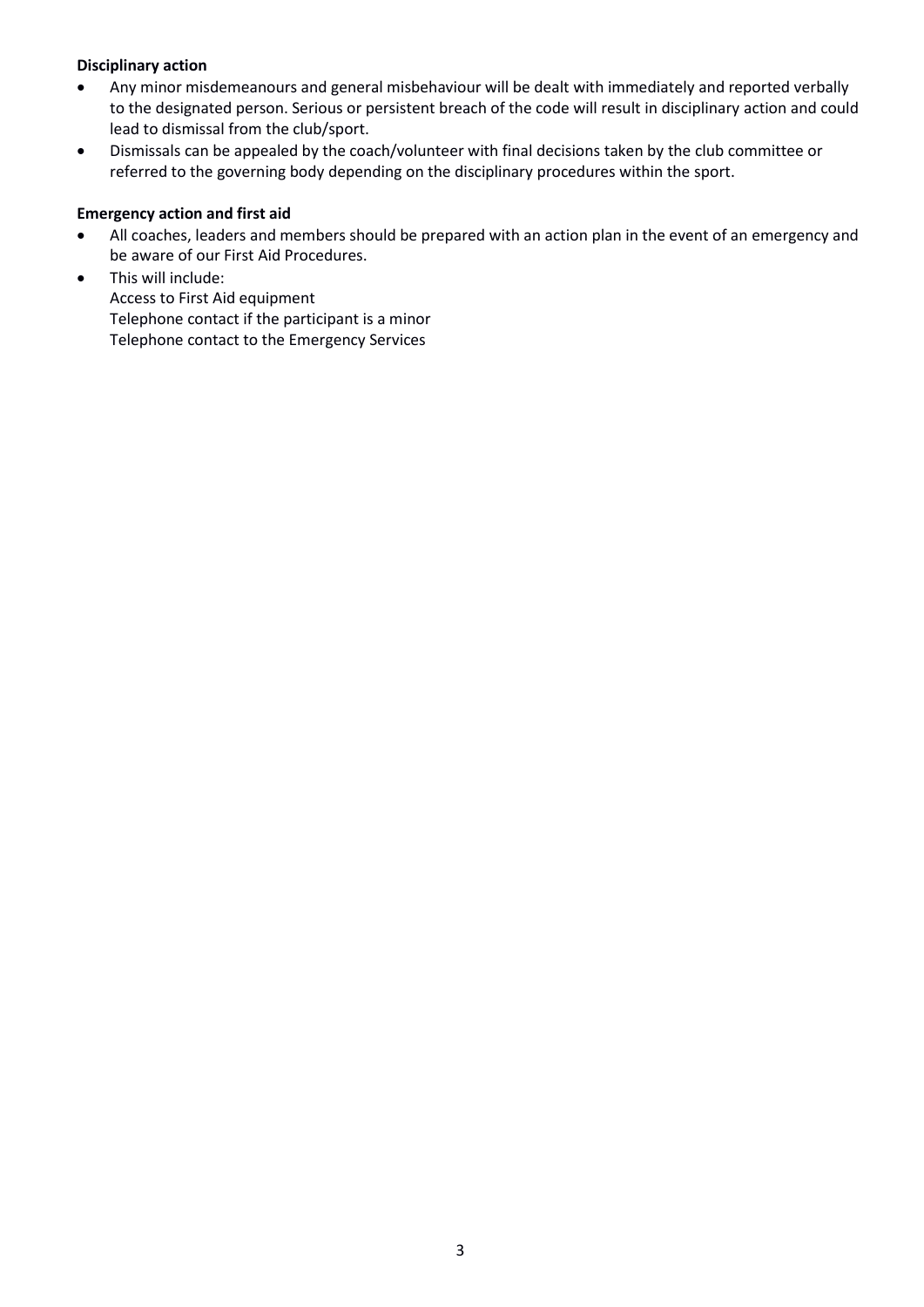# **Codes of Conduct for Parents and Carers**

### **As parents you are expected to:**

- Positively reinforce your child and show an interest in their chosen activity.
- Do not place your child under pressure or push them into activities they do not want to do.
- Complete and return any Registration, Medical and Consent Forms pertaining to your child's participation with the BKA.
- Deliver and collect your child punctually before and after sessions/ events.
- Ensure your child has clothing and kit appropriate to the weather conditions.
- Ensure that proper sportswear and protective equipment are worn. Any child not in possession of the fundamental requirements will not be permitted to participate.
- Detail any relevant medical concerns or conditions pertaining to their child on the registration/consent form. Any changes in the state of the child's health should be reported to the coach/event staff prior to the activity.
- To inform the organiser prior to the activity starting if your child is to be collected early.
- Encourage your child to play by the rules, and teach them that they can only do their best.
- Ensure that your child understands their code of conduct.
- Behave responsibly at events; do not embarrass your child.
- Show appreciation and support the coach/event staff..
- Ensure your child is punctual.
- Be realistic and supportive.
- Ensure your child has appropriate showering equipment, plus adequate food and drink.
- Accept officials' judgements and do not enter the field of play.
- Promote your child's participation in playing sport for fun.

### **As a parents/carer you have the right to:**

- Be assured that your child is safeguarded during their participation in sport.
- Be informed of problems or concerns relating to your children.
- Be informed if your child is injured.
- Have your consent sought for issue such as trips or photography.
- Contribute to decisions within the club.
- Have any concerns about any aspect of your child's welfare listened to responded to.

#### **Disciplinary action**

- Any breaches of this code of conduct will be dealt with immediately by a BKA official. Persistent concerns or breaches may result in you being asked not to attend events if your attendance is considered detrimental to the welfare of young participants.
- The ultimate action should a parent/guardian continue to breach the code of behaviour may be the BKA officials regrettably asking your child to leave the session, event or club.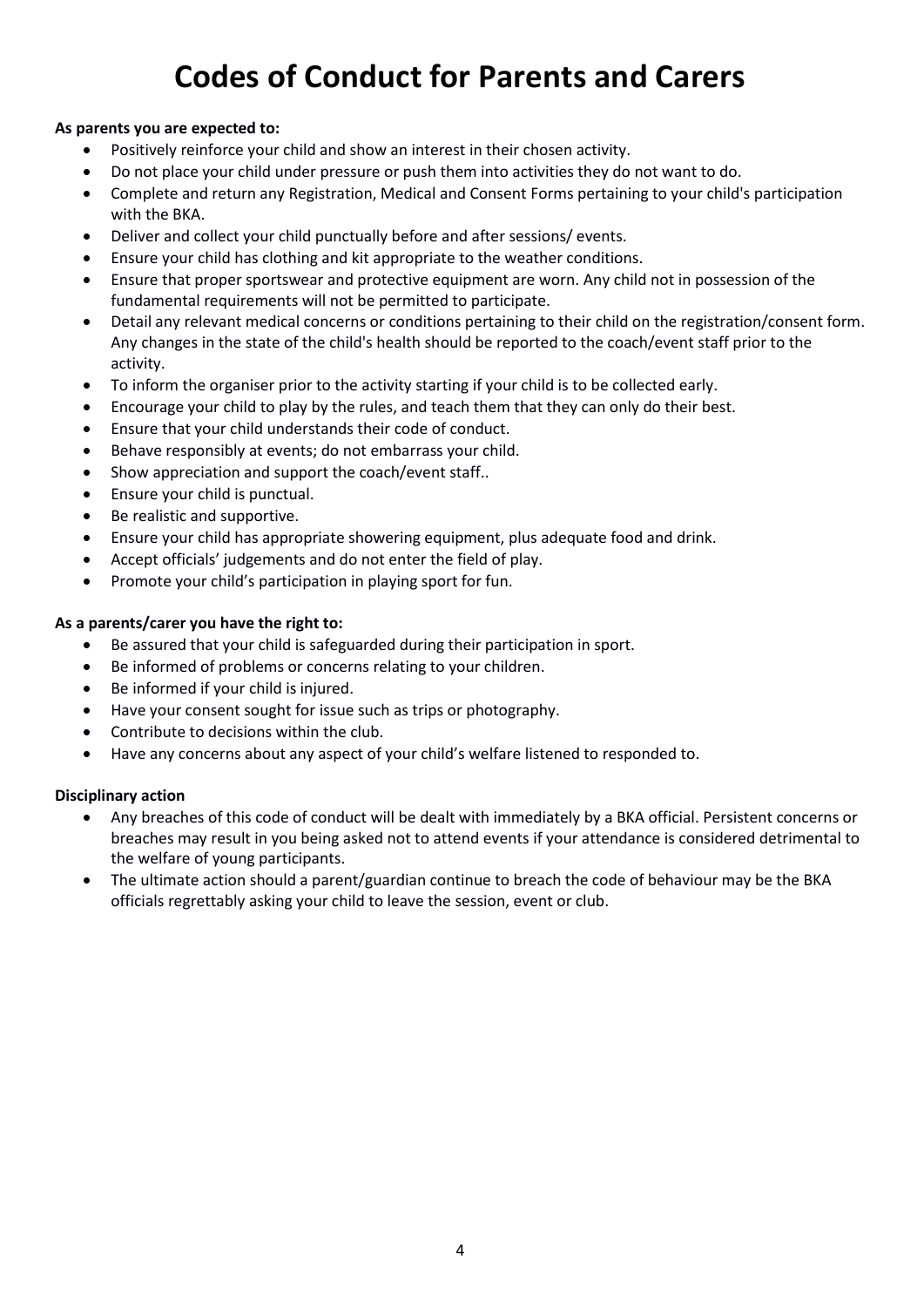# **Code of Conduct for Children and Young People**

The British Kendo Association ("BKA") is fully committed to safeguarding and promoting the well-being of all its members. The club believes that it is important that members, coaches, administrators and parents associated with the club should, at all times, show respect and understanding for the safety and welfare of others. Therefore, members are encouraged to be open at all times and to share any concerns or complaints that they may have about any aspect of the organisation with the Child Protection Officer.

Sports clubs should offer a positive experience for children and young people and where they can learn new things in a safe and positive environment.

As a member of the BKA you are expected to abide by the following junior code of practice.

### **Children and young people are expected to:**

- Be loyal and give their friends a second chance.
- Be friendly and particularly welcoming to new members.
- Be supportive and committed to other team members, offer comfort when required.
- Keep yourself safe.
- Report inappropriate behaviour or risky situations for youth members.
- Play fairly and be trustworthy.
- Respect officials and accept decisions.
- Show appropriate loyalty and be gracious in defeat.
- Respect opponents.
- Not cheat or be violent and aggressive.
- Make your club a fun place to be.
- Keep within the defined boundary of the playing/coaching area.
- Behave and listen to all instructions from the coach. Play within the rules and respect the official and their decisions.
- Show respect to other youth members/leaders and show team spirit.
- Take care of equipment owned by the club.
- Respect the rights, dignity and worth of all participants regardless of age, gender, ability, race, cultural background or religious beliefs or sexual identity.
- Refrain from the use of bad language or racial/sectarian references. This includes bullying using new technologies like chat-rooms or texting.
- Not get involved in inappropriate peer pressure and push others into something they do not want to do.
- Refrain from bullying or persistent use of rough and dangerous play.
- Keep to agreed timings for training and competitions or inform their coach or team manager if they are going to be late.
- Wear suitable kit; insert a list compulsory items for training and match sessions, as agreed with the coach/team manager.
- Pay any fees for training or events promptly.
- Not smoke on club premises or whilst representing the club at competitions.
- Not consume alcohol or drugs of any kind on the club premises or whilst representing the club.

### **Children / Young People have the right to:**

- Be safe and happy in their chosen activity.
- Be listened to.
- Be respected and treated fairly.
- Privacy.
- Enjoy your sport in a protective environment.
- Be referred to professional help if needed.
- Be protected from abuse by other member or outside sources.
- Participate on an equal basis, appropriate to their ability.
- Experience competition and the desire to win.